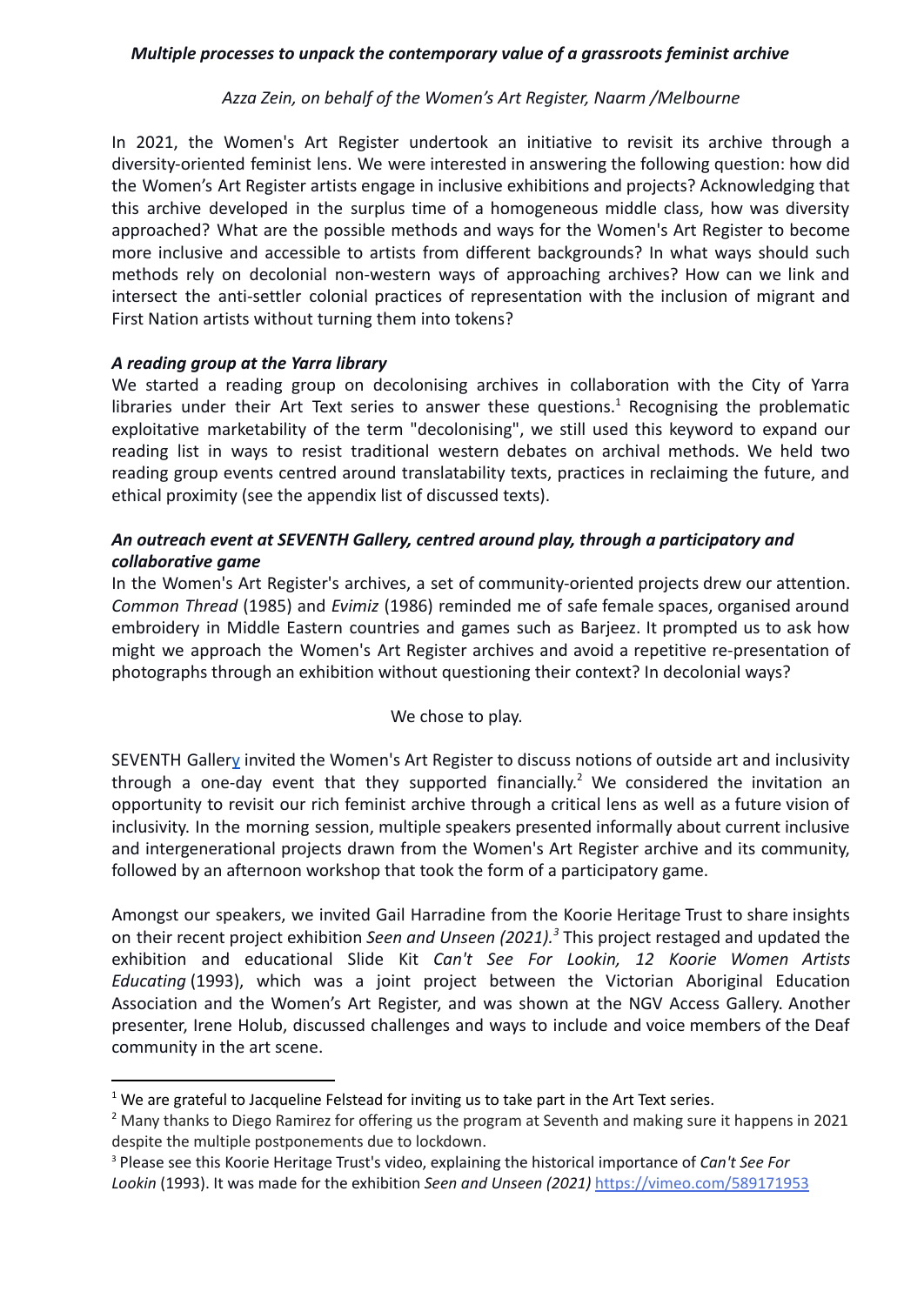In addition, Women's Art Register artist-in-residence Claudia Pharès presented about her artistic practice on Motherhood and invisible labour, the latter being the theme of our most recent Women's Art Register (Issue #68, December 2021), that she guest-edited. Committee member and arts and community advocate Lea Alex presented about two recent Women's Art Register projects: *This is W.A.R!*, an ongoing mapping project that shares sites of women's art practice in and around Melbourne/Naarm; and *It comes in waves*, a conversation series curated by Katie Ryan. Committee member and artist Caroline Phillips presented about her ongoing hashtag online project #imawomanartist, which lists one new name of a woman artist every day.

In particular, we invited all artists identifying as women or gender-diverse and from diverse cultural backgrounds to join our one-day event on 12 December 2021, to hear from the speakers and then to take part in the participatory game *Common Threads,* conceived and developed by Azza Zein, Sophie Calalesina and Caroline Phillips. The title is inspired by the 1985 project *Common Thread*, which took place at Carringbush (now Richmond) Library, where our archive is located. Sophie Calalesina, Women's Art Register 2021 intern, designed the board game based on the Barjeez board game and materials from the Women's Art Register archives, in particular the Women's Art Forum logo designed by Women's Art Register co-founder and artist Erica McGilchrist, in the late 1970s. The game is cooperative and aims to have participants work together through a series of activities and questions, written on a set of cards. Each square on the board has a symbol attached; corresponding to the four sets of cards: 1. Writing 2. Drawing 3. Action 4. Making. Each card has a question to facilitate an interaction with the historic and inclusive exhibitions drawn from the archive, asking questions about creative ways to draw on and critically engage with their context and outcomes through this playful exploration.

We had a turnout of about twenty participants. Small groups were on each table, moving among the board, the set of questions, the accompanying slide projection and boxes of materials from the Women's Art Register archives. By creating a community-driven set-up to interact with the Collection, participants brought their life experiences to share as an entry point to think through the slides and archival materials. Through the sharing of ideas and cooperative play, participants discussed the importance of digitising the archive, open-access possibilities, and comparing how exhibitions became the seminal moment of change. The game seemed a fun entry point to the richness and depth of the slides and archival materials.

Given the nature of the game, we sought feedback around the card questions, and some participants advised that they could become less conceptual and more simplified. Brian Massumi states, "Play deploys to intensest effect in temporary autonomous zones. In addition to the multiplicity of affective intensities produced as it unfolds, participation in an improvisational interaction creates a global surplus-value of life that is lived qualitatively as a value, and comprises such sub-surplus-values as zest, beauty, wonder, and adventure."<sup>4</sup> Given that the game can constantly adapt to new ways of writing the questions, we think of it as less of a game and more in line with the play process.

#### *The bulletin around multiple notions of the commons*

I guest-edited the Women's Art Register Bulletin #69 (December 2021) on notions of the commons inviting multiverse works by Women's Art Register intern and artist Sophie Calalesina, and artists Kate Hill, Kerry Ann Lee, Priya Namana, Bea Rubio-Gabriel and Tina Stefanou. The issue explored "more-than-human" notions of the commons-becoming along with decolonial and queer approaches to library becomings, poetic interpretations of the commonplace, and artistic communal studio

<sup>4</sup> Brian Massumi, *99 Theses on the Revaluation of Value: A Postcapitalist Manifesto*, Kindle edition, T94, loc. 1682 (University of Minnesota Press, 2018).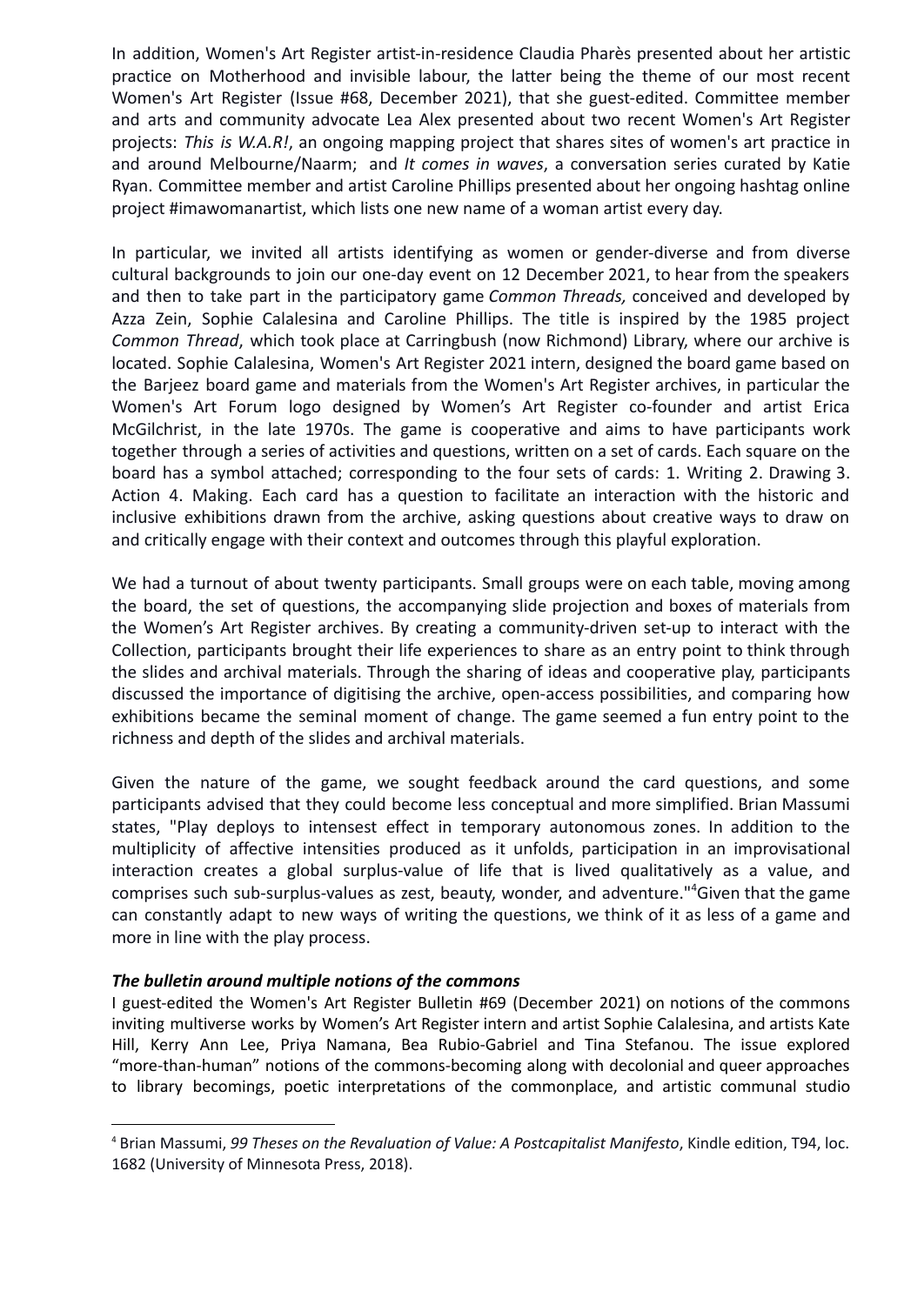sharing. As per the editorial, "in light of the embeddedness of the anthropologists and the distance of the economist, artists of this issue seem to propose a more radical paradigm, that one could call commons-becoming." 5

Through multi-modal ways and events including a reading group, the Bulletin publication on Commons, and the socially engaged event at Seventh Gallery, the Women's Art Register has been able to forge an experimental grass-root multi-faceted methodology to revisit its archive, a way that is not static. Even if the play is repeated, it will always transform into a new sharing and collaborative event. By using multiple ways to discuss the archives through text, play and writing, our research carved a process that is not extractive of this historical feminist collection but rather built on its spirit of making the invisible visible, and giving voices in a non-selective way.

Azza Zein is a visual artist and writer who lives and works in Narrm/Melbourne. Born to a Syrian mother and a Lebanese father, Zein grew up in Beirut, Lebanon. Her practice-led research examines concepts of value in art through the materiality of domestic space and personal experience as a migrant.

### **Appendices**

### 1) list of articles for Art Text reading group at Yarra Library

Session 1

Behrouz Boochani and Omid Tofighian (trans)., *No friend but the Mountains* or Omid Tofighian, 'A Translators Tale' in *Sydney Review of Books* <https://sydneyreviewofbooks.com/essay/translators-tale-a-window-to-the-mountains/>

Bruce Pascoe, *Dark Emu* Broome, WA: Magabala Books, 2018. Chapter 3 Alice Gorman, *Dr Space Junk Vs. the Universe* Sydney, NSW: NewSouth Publishing, 2019. Chapter 7

Maddee Clark and Neika Lehman, 'The Unbearable Hotness of Decolonisation*'* in *Un Projects* 12.1 *<https://unprojects.org.au/article/editorial-the-unbearable-hotness-of-decolonisation/>*

Three articles about the recent touring exhibition *The image is not nothing (Concrete Archives)* curated by Lisa Radford and Yhonnie Scarce in *Art and Australia* which can be found here:

<https://www.artandaustralia.com/online/image-not-nothing-concrete-archives/august-editorial> <https://www.artandaustralia.com/online/image-not-nothing-concrete-archives/october-editorial> [https://www.artandaustralia.com/online/image-not-nothing-concrete-archives/editorial-may-day](https://www.artandaustralia.com/online/image-not-nothing-concrete-archives/editorial-may-days) [s](https://www.artandaustralia.com/online/image-not-nothing-concrete-archives/editorial-may-days)

Session 2

Catherine E Walsh and Walter Mignolo *On Decoloniality* (Chp. 1) 2018 [https://law.unimelb.edu.au/\\_\\_data/assets/pdf\\_file/0020/3300284/3.1-Mignolo-and-Walsh,](https://law.unimelb.edu.au/__data/assets/pdf_file/0020/3300284/3.1-Mignolo-and-Walsh,-Introduction-and-The-Decolonial-For-Resurgences,-Shifts,-and-Movements.pdf) [-Introduction-and-The-Decolonial-For-Resurgences,-Shifts,-and-Movements.pdf](https://law.unimelb.edu.au/__data/assets/pdf_file/0020/3300284/3.1-Mignolo-and-Walsh,-Introduction-and-The-Decolonial-For-Resurgences,-Shifts,-and-Movements.pdf) (attached)

Deborah Bird Rose "On History, Trees, and Ethical Proximity" 2008 *Postcolonial Studies* 11, no. 2 (June 2008): 166 (attached)

<sup>5</sup> Azza Zein, *Threading the multiple commons-becoming,* Women's Art Register Bulletin #69 (December 2021). pp 2-4. Available at the Women's Art Register, and at State and Territory State libraries nationally and via National Library of Australia. https://nla.gov.au/nla.obj-289638594